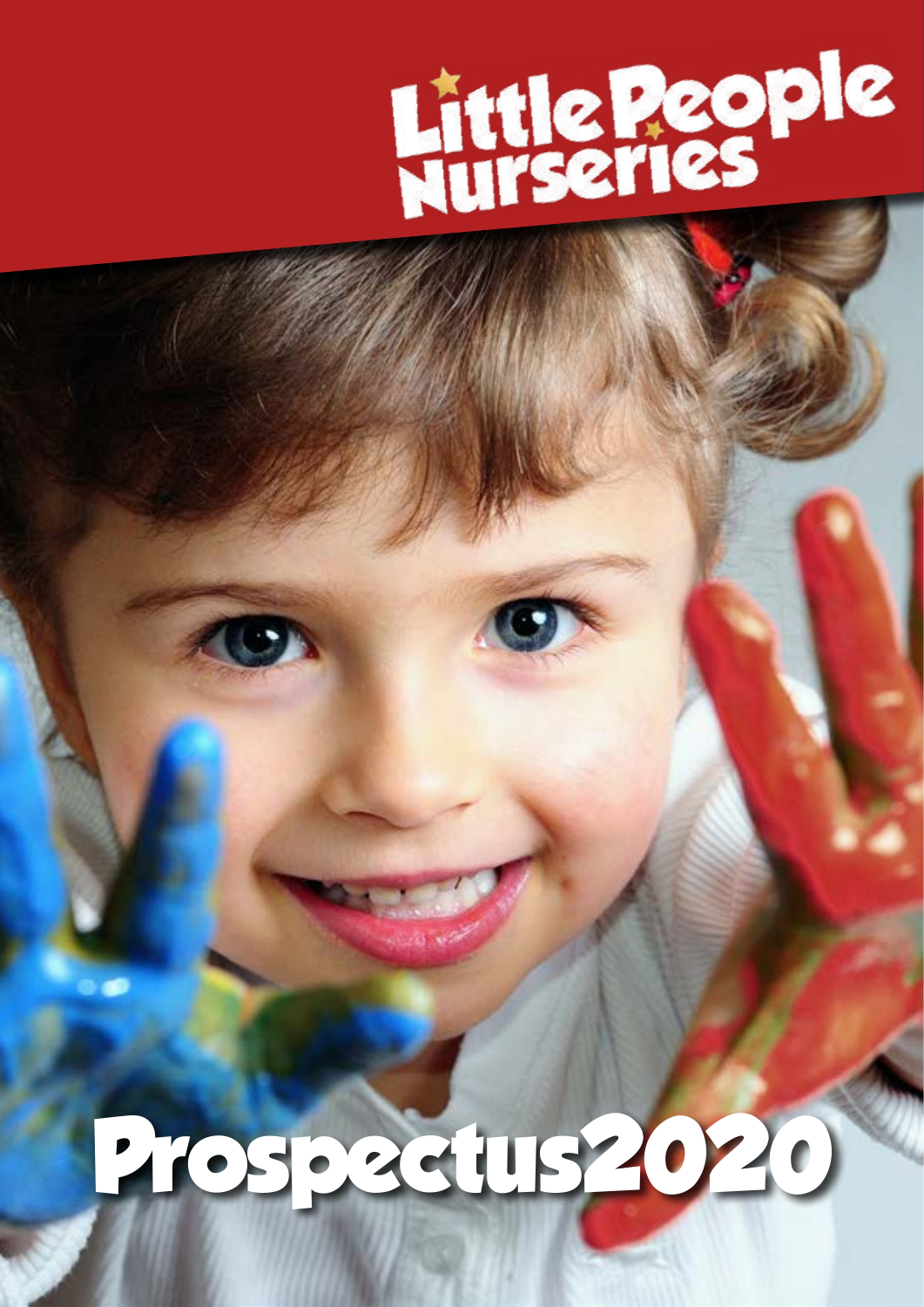# **30 years and counting...**

The first **Little People** opened its doors in 1989, and is still owned and run by the same management team. Our best guess that we've cared for well over **5,000 children**.

Our first ever customer is now in her 30s, and former Little People are currently enjoying life as **fully qualified doctors**, **professional athletes**, and everything in between. We love to hear how our little people are getting on!

We strongly believe that our experience sets us apart from the rest. Our management team has **over 100 years experience in childcare**, and we're still as **passionate** about helping children grow as ever!

We appreciate choosing who to leave your child with is a **big decision**, and we hope this information goes some way towards helping with that.

If you can't find what you're looking for, or have any questions at all, please don't hesitate to **contact us** and we'll happily help in whatever way we can.

The only source of

**experience**

*Albert Einstein*

*(Not Pictured)*

20 Cl<sup>2</sup>is

Thank you,

Little People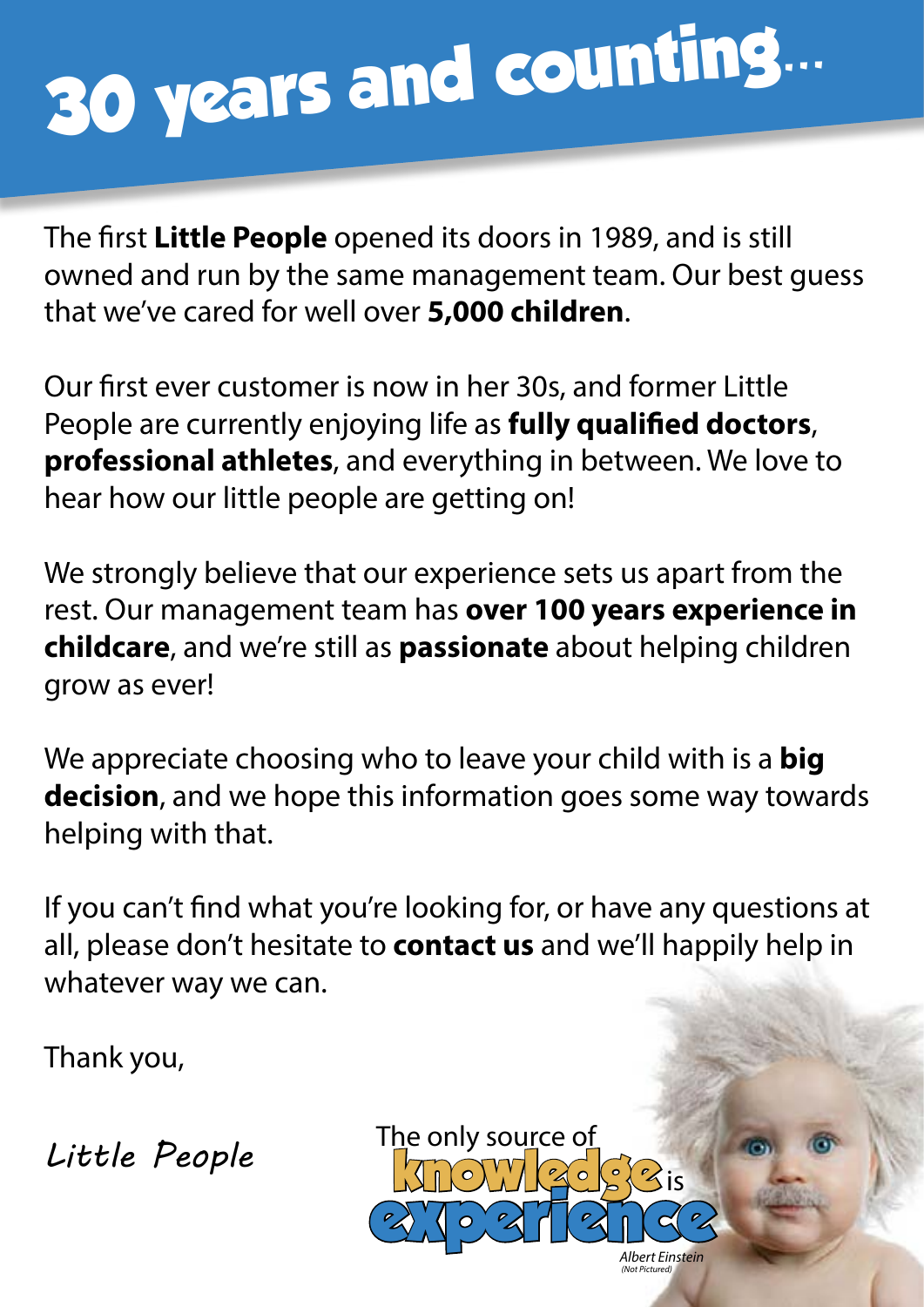### **The Great Outdoors...**

There's something special about being outside. That's why each of our settings has a specially designed, **well developed**, **safe** and **fun environment** so children can be... well... children!

> From space to run or learn to ride, to digging and planting, and tunnels and dens, all our settings are set up to **make the very most** of their outdoor space. Being outdoors is something we **actively encourage** and spend a lot of time doing, and we don't let the weather stop us either.

**Wellies** and **waterproofs** in winter, **sunhats** and **suncream** in summer, we're outside come rain or shine. There's no subsitute for **fresh Yorkshire air**!

> The outdoors lends to lots of **learning opportunites** and we take full advantage of this from the **science** of mud kitchens and growing veg, to **physicality** of bikes and balance beams. We even have chickens at some settings!

> > We're very much at home in **the Great Outdoors**!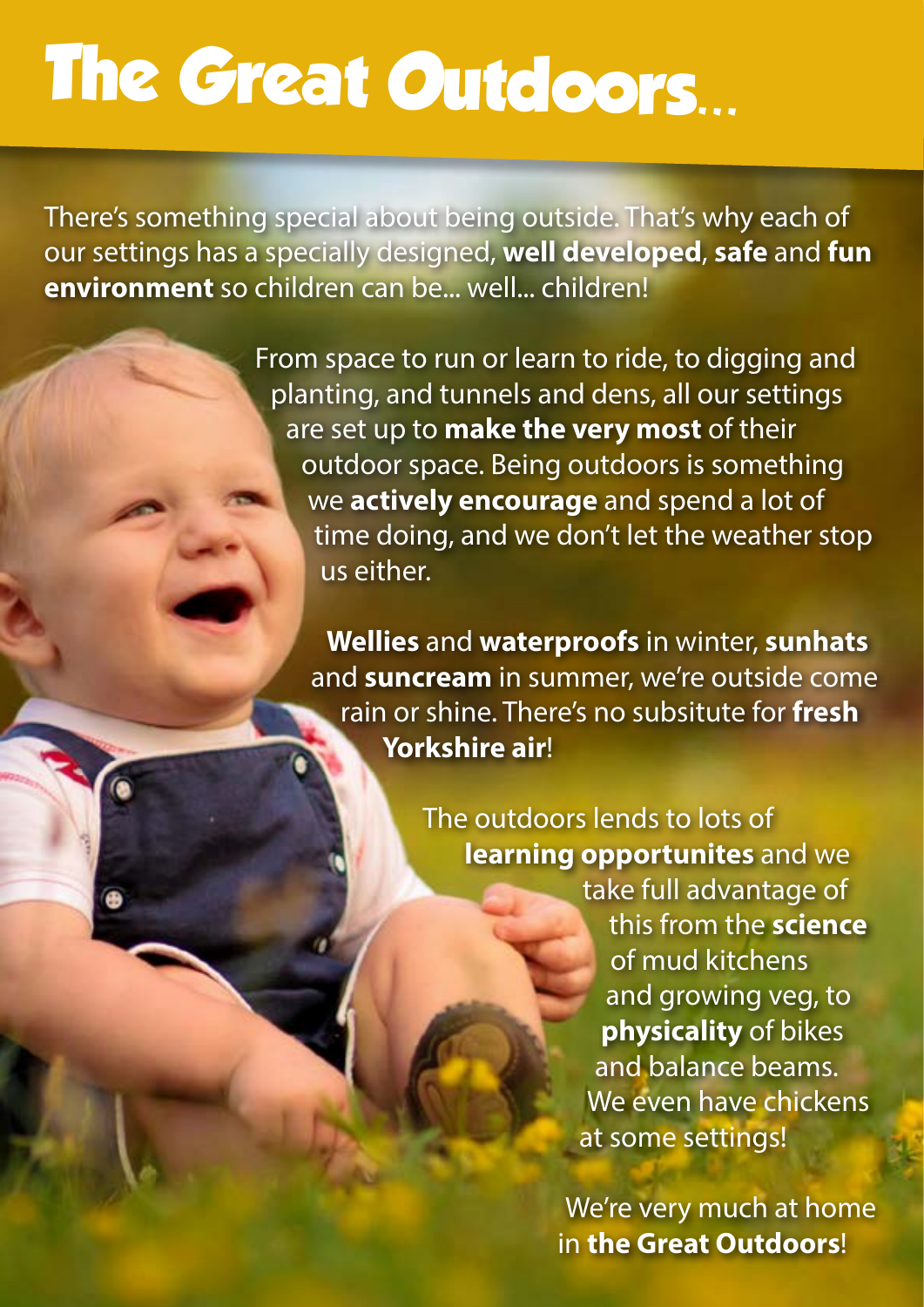## **You Are What You Eat...**

Meal times are a crucial part of our daily routine. Food, prepared by our **dedicated Nursery Cook**, is served in relaxing small groups and staff members **eat with the children** to role-model table manners.

Meals are planned with guidance from the **Voluntary Food and Drink Guidelines** for Early Years Settings, and we have our own **Healthy Eating Policy**. We source ingredients from our local butcher and greengrocer, **regularly review our menus** and love getting child and parent input into our meal planning.

We **do not charge** additional fees for our meals and snacks, if you child is in Nursery over the mealtime period they will enjoy a full range of delicious meals and snacks.

#### *Sample Menu:*

*Breaskfast: Choice of cereal, with milk or fruit juice, followed by wholemeal toast and fresh or dried fruit*

*Mid-morning Snack: Choice of fresh fruit or vegetable crudities with dip*

*2 Course Hot Lunch: Chicken aribiatta followed by rice pudding*

*Mid-afternoon Snack: Cheese cubes with cherry tomatoes*

*Afternoon tea: Pitta pizza with selection of toppings with salad, followed by homemade melted moment biscuit*

*For weaning babies our cook prepares a home cooked meal for their stage of develeopment, working closly with the parents on the introduction of new foods.*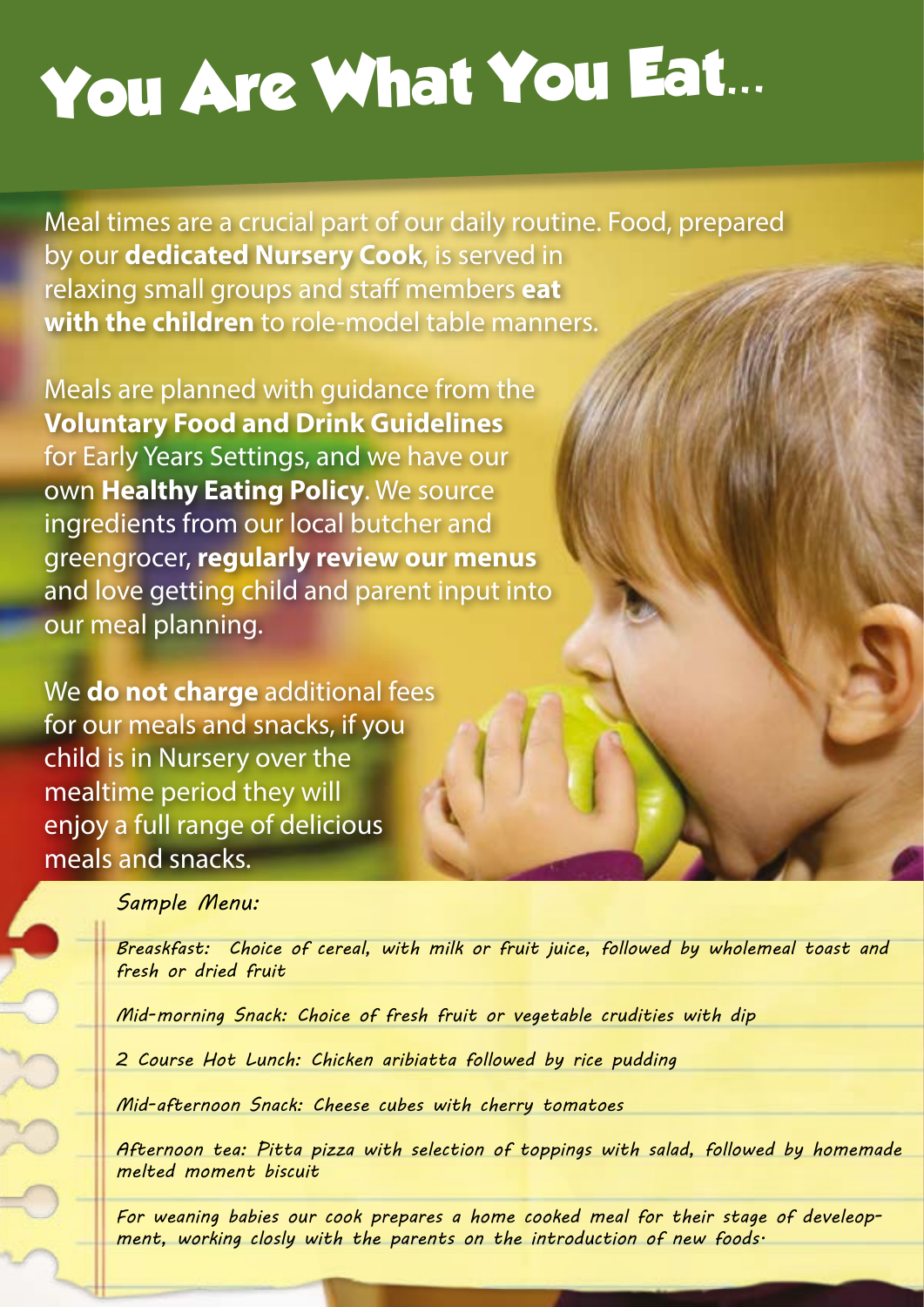# **Our Early Educators...**

We pride ourselves on our **staff retention** and many of our staff team are long established with us. We have a mature, experienced staff team – all our Early Years Team hold a childcare qualification or are working towards one. **All** of our staff team receive training in Emergency Aid and Food Hygiene. As a small group we benefit from supporting each other, with our team, training and knowledge. Unlike smaller companies we do not need to rely on agency staff in the event of unexpected team absences.

We believe in **'home-grown' talent**, and offer training and support for each team member. As a result our staff retention is excellent. We welcome the fact that many of our team are parents themselves, many of their children are Little People too.

Our **experienced leadership team** are qualified to assess Childcare NVQ's such as: Early Years Educator, Children and Young People's Workforce, and Team Leading Qualifications. Ensuring a high level of knowledge of childcare good practice across the group.

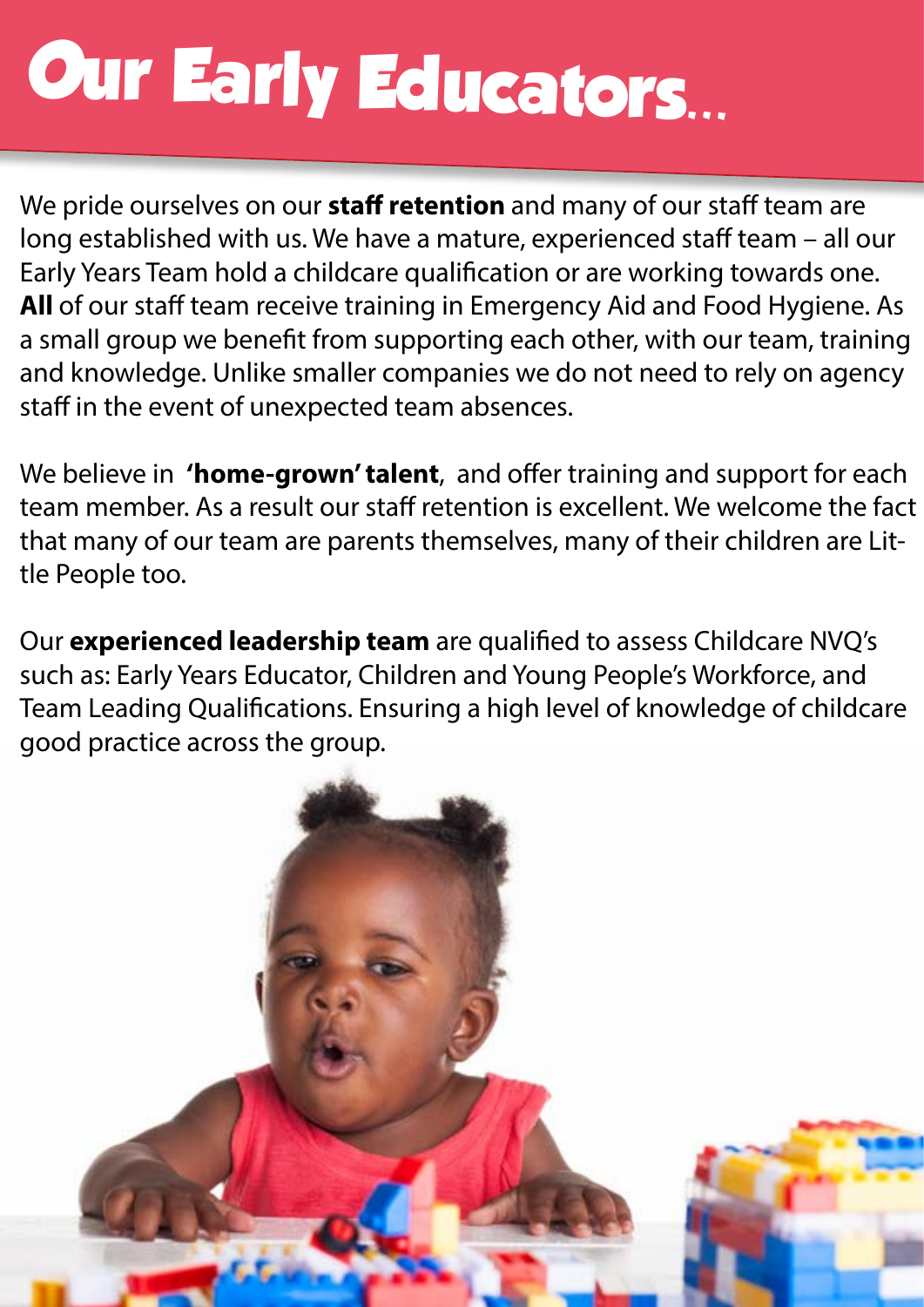### **Child Development...**

Our **free secure App** available for iphone or android so you can share in your child's experiences in real time and add observations and pictures of your child at home to share with us.

Our **staffing structure** means we have plenty of time at drop off and collection to talk about your child's needs, covering both ends of your child's day. We have regular meetings, updates and chats to share information together about your child and their progress.

#### We share the **educational benefits** of the activities



we have on offer on social media and are delighted to be a source of inspiration for other childcare practitioners and parents **around the world**.

Follow **@LPNurseries** on Instagram, Facebook and Twitter.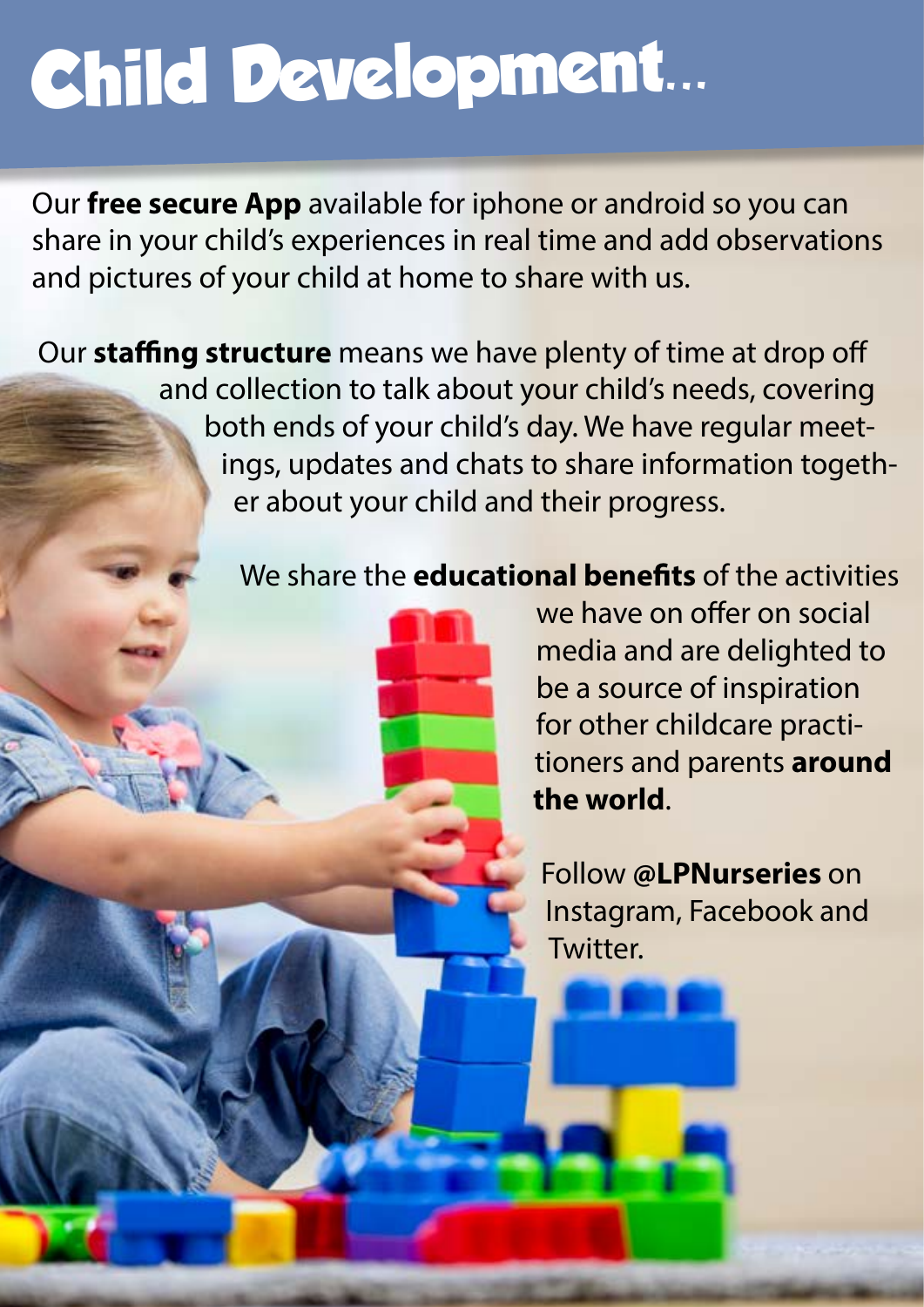# **Our leadership team...**

Our experienced manager Nicola works alongside her deputy manager Joanne to ensure the smooth running of the Nursery, and is on hand to help with any queries you have, or help you need.

Nicola is an understanding mum herself and fully understand the challenges of early parenthood and has been with Little People since 2001. Her passion and care for the children is clear to see and her supportive leadership skills are well recognised by her long standing staff team.





Joanne has an impressive 10 years of experience with us and succesfully graduated from her Foundation Degree in Children's Care, Learning and Development back in 2017.

Together they bring a wealth of knowledge clocking up over 30 years of childcare experience between them!

Nicola and Joanne have achieved excellent results in their Ofsted inspections and 5 star grading for environmental health.

Little People (Farfield) Ltd Cote Lane, Farsley LS28 5ED Contact tel: 0113 2566495 Email: Farfield@littlepeoplenurseries.co.uk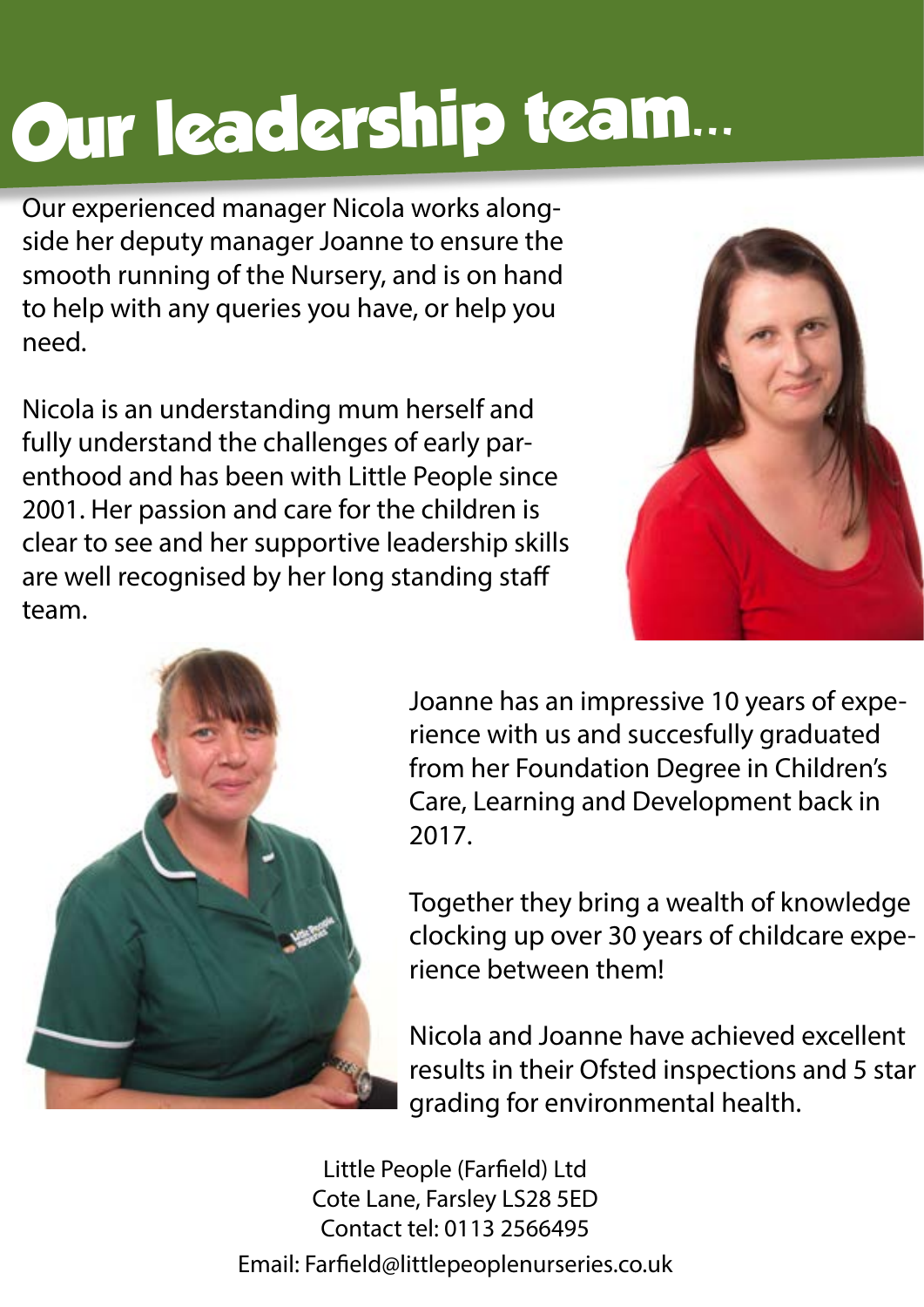## **Your place with us...**

Our fees are **inclusive** of food, nappies, wipes, consumables and activities.

Our current Prices as of April '21 are... Full Day (7.30-6pm) £51.95 Half Day (7.30-12.30pm/1-6pm) £33.95 Hourly Rate **E7.35** 

We apply a 15% discount for a full week.

#### **Wrap-Around to local Nursery**

**School** – We offer selected collections and drop offs to local Nursery schools at a cost of - £7.35 hourly rate (or part of). You may use your funded hours with an extra cost of £3.10 per Collection/Drop off.

**Funded places -** We offer the government funded places for children aged 2, 3 and 4 years free of charge, hours booked over and above the allocated entitlement will be charged at £7.35 per hour (or part of an hour). Full day places will be charged 1hr - £7.35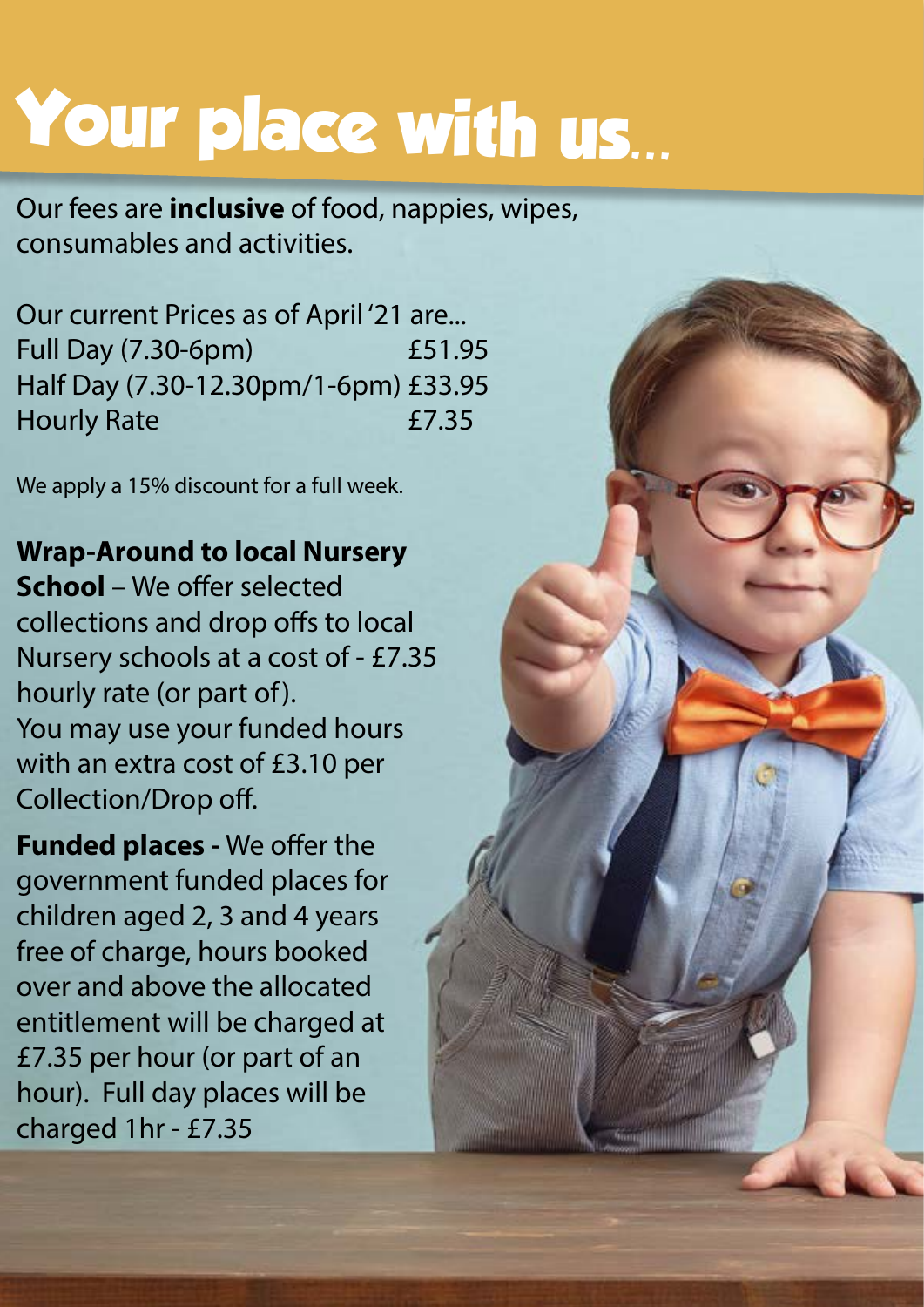# **Settling in...**

We are well experienced in helping you and your child settle into life with Little People. Our door is always open for you to come and see us, and bring other family members who may be helping with drop offs and collections. To ensure our **settling in process** is as smooth as possible we offer an optional home visit. We have found that children are much more receptive to strangers in the comfort of their own home, and your child's key person will spend 30 minutes or so playing with them to start creating that special bond. You will have the opportunity to share more information about your child so they can get a better picture of your family and your child's needs, and ask any questions you have.



Before your child starts with us you will complete a booklet with your key person sharing with them further information about your child. You will chat about your child's routine, their likes and dislikes, what kind of things they can already do well, and what development areas are coming next for them.

There are 3 hours of visits **included** in your booking fee, you can split these however you wish. You know your child the best and will probably have already thought about how they will find the transition. If you would like to book them extra visits prior to starting you can pay for these on the hourly rate, as many or as few as you feel your child needs.